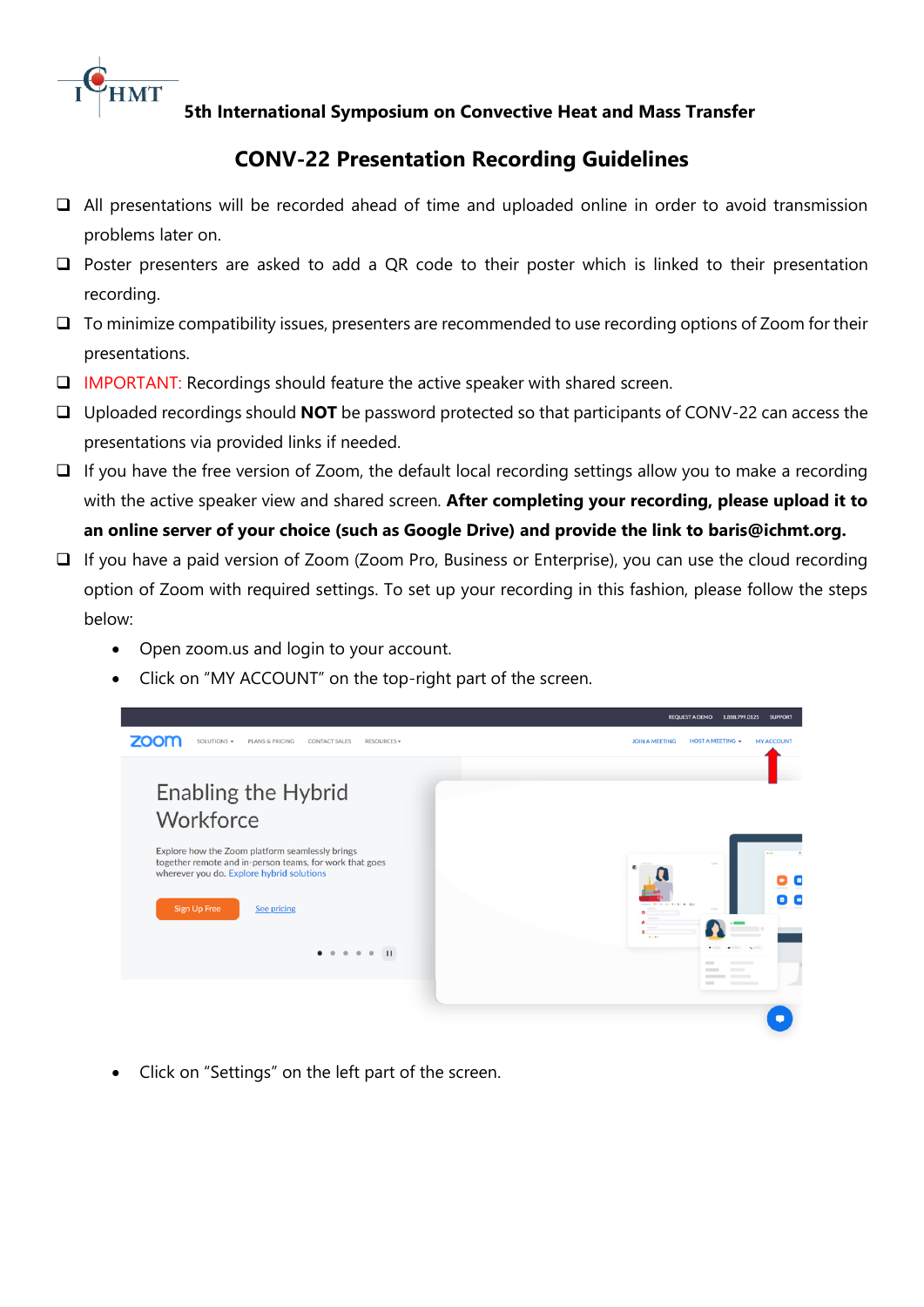## **5th International Symposium on Convective Heat and Mass Transfer**

|                                                                                     |             |                 |                      |                                                                                                                                                                                                                                                                                                                                                                                                                               |                                              |                           | <b>REQUEST A DEMO</b> | 1.888.799.0125          | <b>SUPPORT</b> |
|-------------------------------------------------------------------------------------|-------------|-----------------|----------------------|-------------------------------------------------------------------------------------------------------------------------------------------------------------------------------------------------------------------------------------------------------------------------------------------------------------------------------------------------------------------------------------------------------------------------------|----------------------------------------------|---------------------------|-----------------------|-------------------------|----------------|
|                                                                                     | SOLUTIONS - | PLANS & PRICING | <b>CONTACT SALES</b> | <b>RESOURCES▼</b>                                                                                                                                                                                                                                                                                                                                                                                                             |                                              | <b>SCHEDULE A MEETING</b> | <b>JOIN A MEETING</b> | <b>HOST A MEETING +</b> |                |
| Profile<br><b>Meetings</b><br>Webinars                                              |             |                 |                      | When you join meetings and webinars hosted on Zoom, your profile information, including your name and profile picture, may be visible to other participants. Your<br>2. name and email address will also be visible to the account owner and host when you join meetings or webinars on their account while you're signed in. The account<br>owner and others in the meeting can share this information with apps and others. |                                              |                           |                       |                         |                |
| <b>Personal Contacts</b><br>Recordings<br><b>Settings</b><br><b>Account Profile</b> |             |                 |                      |                                                                                                                                                                                                                                                                                                                                                                                                                               | Baris Dedekarginoglu<br>Baris Dedekarginoglu |                           |                       |                         | Edit           |
| <b>Reports</b>                                                                      |             | Personal        |                      |                                                                                                                                                                                                                                                                                                                                                                                                                               |                                              |                           |                       |                         |                |
|                                                                                     |             | Phone           |                      | Not set                                                                                                                                                                                                                                                                                                                                                                                                                       |                                              |                           |                       | <b>Add Phone Number</b> |                |
| <b>Zoom Learning Center</b>                                                         |             | Language        |                      | English                                                                                                                                                                                                                                                                                                                                                                                                                       |                                              |                           |                       |                         | Edit           |
| <b>Attend Live Training</b><br><b>Video Tutorials</b>                               |             |                 | <b>Time Zone</b>     |                                                                                                                                                                                                                                                                                                                                                                                                                               | (GMT+3:00) Istanbul                          |                           |                       |                         | Edit           |
| <b>Knowledge Base</b>                                                               |             |                 | Date Format          | mm/dd/yyyy                                                                                                                                                                                                                                                                                                                                                                                                                    | Example: 03/29/2022                          |                           |                       |                         |                |

• Click on "Recording".

**HMT** 

|                                                                                                                                   |                                                                                                                                                              |                                                                                                                                                                                                                                                                                                                                                                                                                               |                           | <b>REQUEST A DEMO</b> | 1.888.799.0125        | <b>SUPPORT</b> |
|-----------------------------------------------------------------------------------------------------------------------------------|--------------------------------------------------------------------------------------------------------------------------------------------------------------|-------------------------------------------------------------------------------------------------------------------------------------------------------------------------------------------------------------------------------------------------------------------------------------------------------------------------------------------------------------------------------------------------------------------------------|---------------------------|-----------------------|-----------------------|----------------|
| SOLUTIONS -<br>PLANS & PRICING                                                                                                    | <b>CONTACT SALES</b><br>RESOURCES +                                                                                                                          |                                                                                                                                                                                                                                                                                                                                                                                                                               | <b>SCHEDULE A MEETING</b> | <b>JOIN A MEETING</b> | <b>HOST A MEETING</b> |                |
| Profile<br>Meetings<br>Webinars<br><b>Personal Contacts</b><br>Recordings<br><b>Settings</b><br><b>Account Profile</b><br>Reports | Q Search Settings<br>Recording<br>Meeting<br>Security<br><b>Schedule Meeting</b><br>In Meeting (Basic)<br>In Meeting (Advanced)<br><b>Email Notification</b> | <b>Audio Conferencing</b><br><b>Collaboration Devices</b><br>Security<br>Require that all meetings are secured with one security option<br>Require that all meetings are secured with one of the following security options: a<br>passcode, Waiting Room, or "Only authenticated users can join meetings". If no<br>security option is enabled, Zoom will secure all meetings with Waiting Room. Learn<br>more <sub>[7]</sub> | Zoom Apps                 |                       |                       |                |
| <b>Zoom Learning Center</b><br><b>Attend Live Training</b><br><b>Video Tutorials</b><br><b>Knowledge Base</b>                     | Other                                                                                                                                                        | <b>Waiting Room</b><br>When participants join a meeting, place them in a waiting room and require the host<br>to admit them individually. Enabling the waiting room automatically disables the<br>setting for allowing participants to join before host.<br><b>Waiting Room Options</b><br>The options you select here apply to meetings hosted by users who turned 'Waiting<br>Room' on                                      |                           |                       | Modified              | Reset          |
|                                                                                                                                   |                                                                                                                                                              | $\vee$ Everyone will go in the waiting room                                                                                                                                                                                                                                                                                                                                                                                   |                           |                       |                       |                |

- Enable "Cloud recording" and check the "Record active speaker with shared screen" option.
- Under "Advanced cloud recording settings", check "Display participants' names in the recording " and "Record thumbnails when sharing" options.
- Click "Save".
- Enable "Allow cloud recording sharing".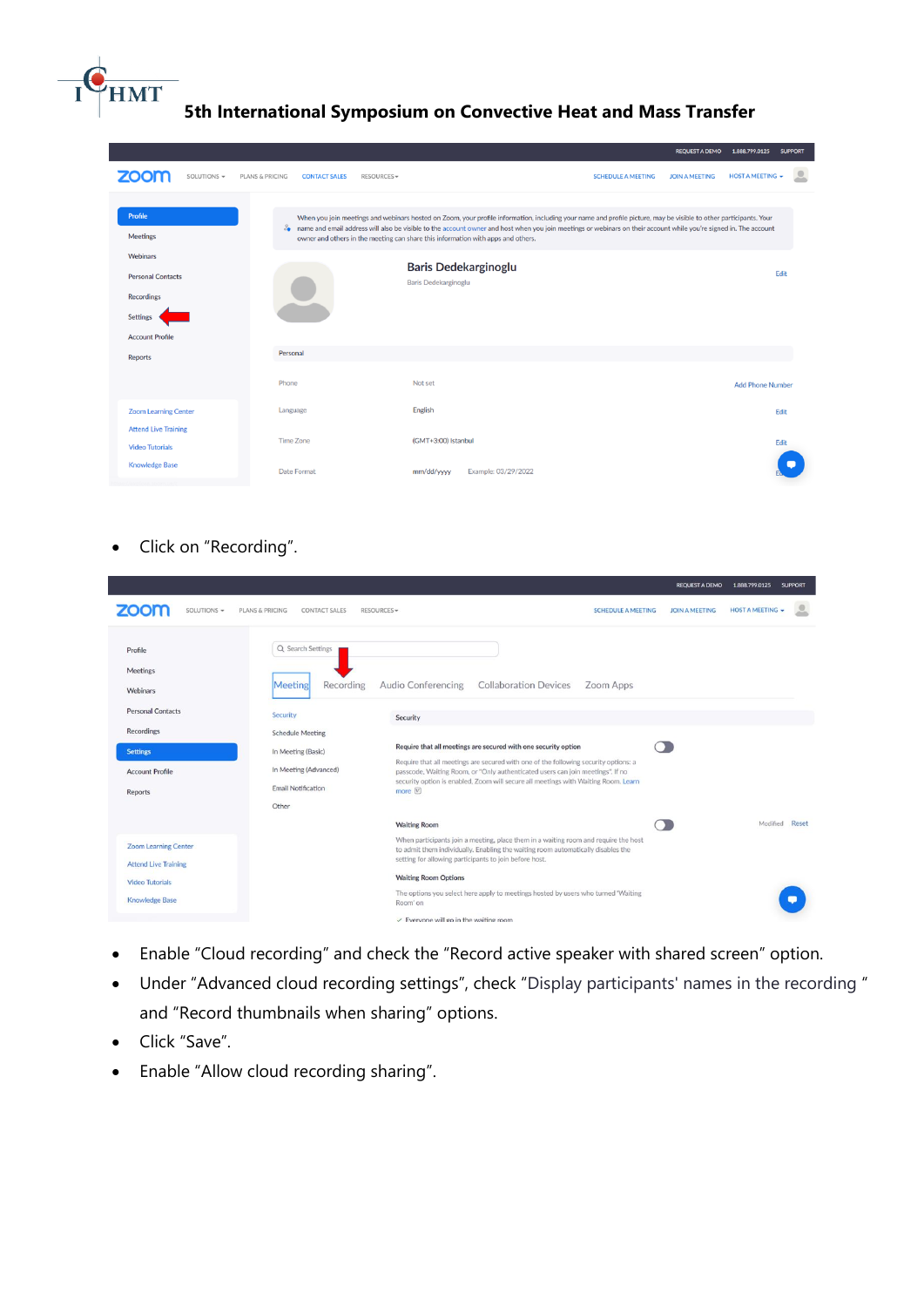## **HMT 5th International Symposium on Convective Heat and Mass Transfer**

| zoom<br>SOLUTIONS -    | PLANS & PRICING<br>CONTACT SALES<br>RESOURCES -                                                                                          | JOIN A MEETING<br><b>SCHEDULE A MEETING</b> | <b>HOST A MEETING +</b> |
|------------------------|------------------------------------------------------------------------------------------------------------------------------------------|---------------------------------------------|-------------------------|
| <b>Video Tutorials</b> | <b>Cloud recording</b>                                                                                                                   |                                             | Modified Reset          |
| <b>Knowledge Base</b>  | Allow hosts to record and save the meeting / webinar in the cloud                                                                        |                                             |                         |
|                        | Record active speaker with shared screen                                                                                                 |                                             |                         |
|                        | Record gallery view with shared screen $\odot$                                                                                           |                                             |                         |
|                        | Record active speaker, gallery view and shared screen separately                                                                         |                                             |                         |
|                        | Record audio-only files                                                                                                                  |                                             |                         |
|                        | $\triangleright$ Save chat messages from the meeting / webinar                                                                           |                                             |                         |
|                        | Advanced cloud recording settings                                                                                                        |                                             |                         |
|                        | $\Box$ Add a timestamp to the recording $\odot$                                                                                          |                                             |                         |
|                        | $\triangleright$ Display participants' names in the recording                                                                            |                                             |                         |
|                        | Record thumbnails when sharing $\circledcirc$                                                                                            |                                             |                         |
|                        | $\Box$ Optimize the recording for 3rd party video editor $\oslash$                                                                       |                                             |                         |
|                        | Create audio transcript (?)                                                                                                              |                                             |                         |
|                        | Create recording highlights $\circledcirc$                                                                                               |                                             |                         |
|                        | Save panelist chat to the recording $\circledcirc$                                                                                       |                                             |                         |
|                        | $\Box$ Save poll results shared during the meeting/webinar $\oslash$                                                                     |                                             |                         |
|                        | Save closed caption as a VTT file                                                                                                        |                                             |                         |
|                        | Cancel                                                                                                                                   |                                             |                         |
|                        | Allow cloud recording sharing                                                                                                            |                                             | Modified Reset          |
|                        | By disabling this setting, nobody else can access the shareable link. This setting is applicable for newly generated<br>recordings only. |                                             |                         |

• Disable "IP Address Access Control", "Require users to authenticate before viewing cloud recordings", "Set recording as on-demand by default", "Require passcode to access shared cloud recordings" and "Delete cloud recordings after a specified number of days" options.

|             |                                                                                                                                                                                                              |                           |                | REQUEST A DEMO 1.888.799.0125 SUPPORT |  |
|-------------|--------------------------------------------------------------------------------------------------------------------------------------------------------------------------------------------------------------|---------------------------|----------------|---------------------------------------|--|
| SOLUTIONS - | PLANS & PRICING<br>CONTACT SALES<br>RESOURCES -                                                                                                                                                              | <b>SCHEDULE A MEETING</b> | JOIN A MEETING | <b>HOST A MEETING</b>                 |  |
|             | IP Address Access Control                                                                                                                                                                                    |                           |                |                                       |  |
|             | Allow cloud recording access only from specific IP address ranges                                                                                                                                            |                           |                |                                       |  |
|             | Require users to authenticate before viewing cloud recordings                                                                                                                                                |                           |                |                                       |  |
|             | Right before sharing cloud recordings, meetings hosts can choose from one of the options configured below to<br>require users to authenticate before viewing recordings.                                     |                           |                |                                       |  |
|             | Set recording as on-demand by default                                                                                                                                                                        |                           |                | Modified Reset                        |  |
|             | Users must register before they can watch the recording                                                                                                                                                      |                           |                |                                       |  |
|             | Require passcode to access shared cloud recordings                                                                                                                                                           |                           |                | Modified Reset                        |  |
|             | Passcode protection will be enforced for shared cloud recordings. A random passcode will be generated which can<br>be modified by the users. This setting is applicable for newly generated recordings only. |                           |                |                                       |  |
|             | Viewers can see the transcript                                                                                                                                                                               |                           |                |                                       |  |
|             | When this setting is turned on, users with the sharing link will be able to view transcripts of recordings. This<br>setting is applicable to newly generated recordings only.                                |                           |                |                                       |  |
|             | Viewers can see the chat                                                                                                                                                                                     |                           |                |                                       |  |
|             | When this setting is turned on, users with the sharing link will be able to view chat history of recordings. This<br>setting is applicable to newly generated recordings only.                               |                           |                |                                       |  |
|             | Delete cloud recordings after a specified number of days                                                                                                                                                     |                           |                |                                       |  |

❑ To access and share your recording, open zoom.us and click on "MY ACCOUNT". Then click "Recordings" on the left side of the screen and go to "Cloud Recordings".